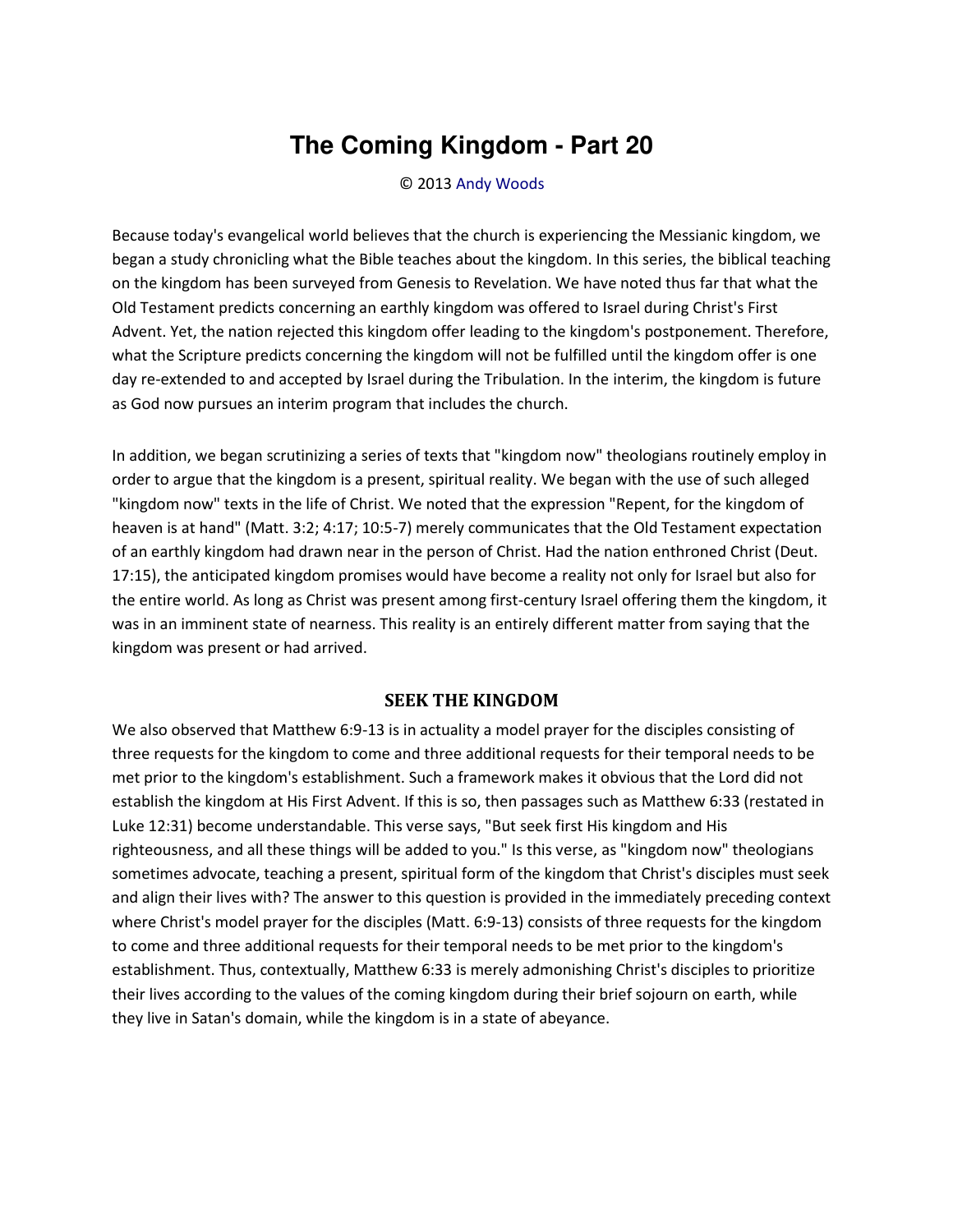E.R. Craven, in an extended excursus on the Greek word *basileia* (translated "kingdom"), well explains the true meaning of Christ's words in Matthew 6:33:

The exhortations of our Lord to "seek the Kingdom of God," Matt. 6:33; Luke 12:31. It is manifest that both these exhortations are consistent with the hypothesis of a future Kingdom—as though He had said, So act, that when the Basileia is established you may enter it. Indeed the contexts of both exhortations require that we should put that interpretation upon them: the one in Matt. follows the direction to pray "Thy Kingdom come" (ver. 10), and that in Luke is manifestly parallel with the exhortation to wait for an absent Lord (vers.  $35-40$ ).<sup>1</sup>

Such an interpretation helps explain why Paul refers to Christ's followers in the present world system as "ambassadors." Second Corinthians 5:20 states, "Therefore, we are *ambassadors* for Christ, as though God were making an appeal through us; we beg you on behalf of Christ, be reconciled to God" (italics added). An ambassador is someone who represents the value system of his home country on foreign soil. America's ambassador to Iran, for example, represents American values on Iranian soil. Similarly, God's people represent the values of their true home, the coming kingdom, on Satan's turf, which is the present world system (1 John 5:19). The whole designation "ambassador" makes little sense if the kingdom were a present, spiritual reality. After all, it would be nonsensical to represent the values of the kingdom in the present world as an ambassador if the kingdom was in fact a current reality.

It is for reasons such as this that the New Testament frequently identifies God's people in the present world as "the sons of the kingdom" (Matt. 13:38). A son (*huios*) is an heir. Galatians 4:7 explains, "Therefore you are no longer a slave, but a son; and *if a son, then an heir* through God" (italics added). An "heir" is an individual who is entitled to an inheritance. An inheritance, by definition, refers to a benefit forthcoming in the future but not yet received in the present. If the kingdom were a present reality then God's people could not be sons of the kingdom or kingdom heirs. How can one be an heir to something that he already possesses? In a previous article we noted that the New Testament consistently portrays the church as an heir of the coming kingdom as opposed to a ruler in a present existing kingdom (Acts 14:22; 2 Thess. 1:5; 2 Tim. 4:18; 2 Pet. 1:11). James 2:5 says, "Listen, my beloved brethren: did not God choose the poor of this world *to be* rich in faith and *heirs of the kingdom* which He promised to those who love Him?" (italics added). Premillennial scholar Peters asks, "If the church is the Kingdom, and believers are now in it, why designate them 'heirs,' etc., of a Kingdom."<sup>2</sup>

Again, far from teaching a present manifestation of the kingdom, Matthew 6:33 merely teaches that God's people should prioritize their lives according to the values of the coming kingdom during their

 $\overline{\phantom{0}}$ 

<sup>&</sup>lt;sup>1</sup> E.R. Craven, "Excursus on the Basileia," in *Revelation of John*, J. P. Lange (New York: Scribner, 1874), 95.

<sup>2</sup> George Peters, *The Theocratic Kingdom* (Grand Rapids: Kregel, 1952), 1:600.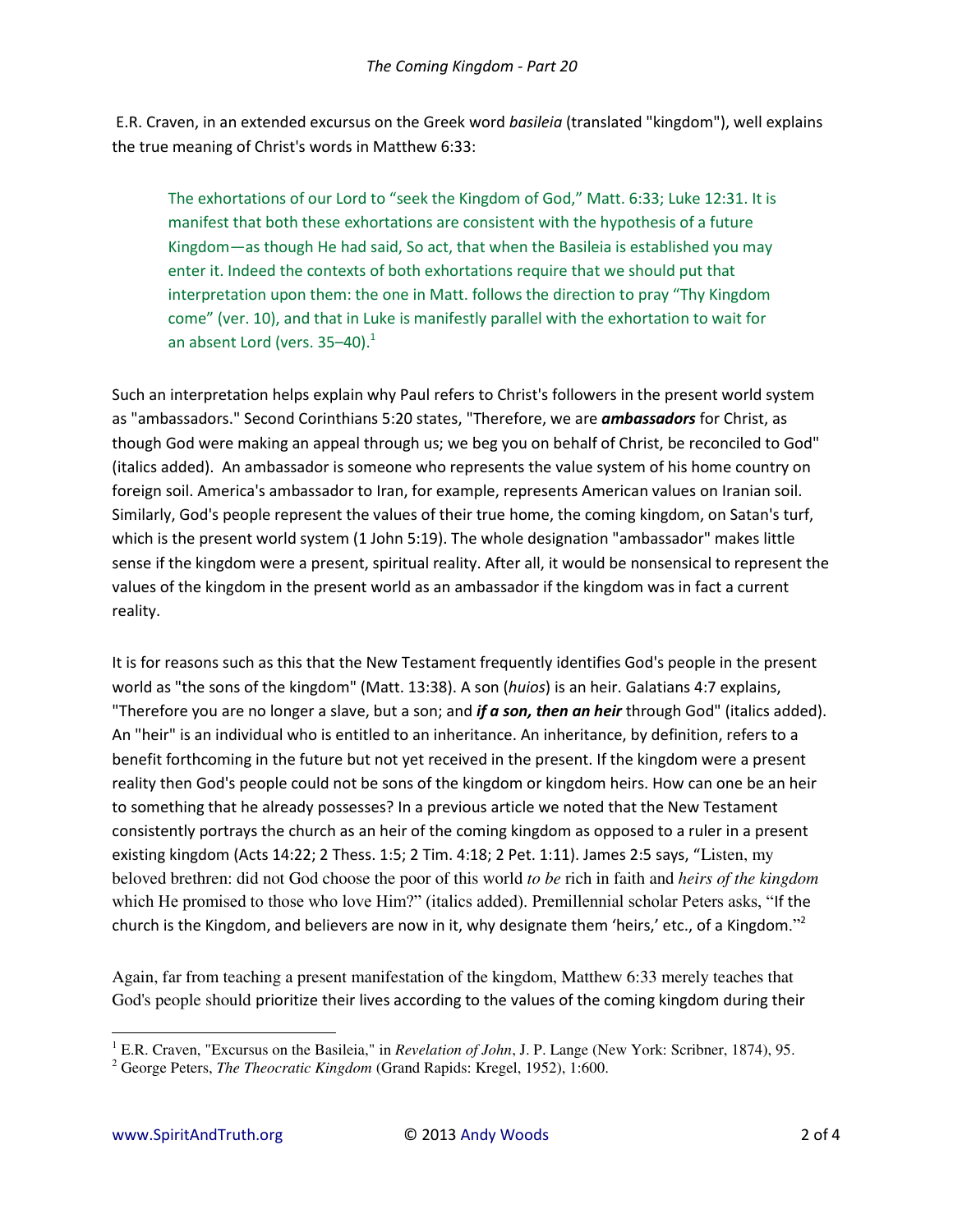brief sojourn on earth while living in Satan's domain as the kingdom is in a state of absence and postponement. Only such a view properly handles the designations of "ambassador" and "heir."

## **THE KINGDOM OF GOD HAS COME UPON YOU**

We also examined Matthew 11:12, which says, "From the days of John the Baptist until now the kingdom of heaven suffers violence, and violent men take it by force." We saw that "kingdom now" theologians contend that the kingdom had to be present in order for it to be resisted so strenuously.<sup>3</sup> However, we noted the parallel passage (Luke 16:16), which says, "The Law and the Prophets *were proclaimed* until John; since that time the gospel of the kingdom of God has been preached, and everyone is forcing his way into it." Here, the emphasis is on the proclamation of the kingdom. Thus, what is actually being rejected is the proclamation of the kingdom or the message of the kingdom rather than any present manifestation of the kingdom.<sup>4</sup>

Another statement made by Christ that is utilized by "kingdom now" theologians is found in Matthew 12:28, which says, "But if I cast out demons by the Spirit of God, then the kingdom of God has come upon you" (see also Luke 11:20). "Kingdom now" theologians interpret this statement to mean that Christ began a spiritual form of the Messianic kingdom at His First Advent. However, this view fails to interact with Christ's "offer of the kingdom" to first-century Israel, which is the idea that the kingdom was offered to the nation by John the Baptist, Christ, and the disciples. Yet, it was rejected by the nation, consequently postponed, and eventually will be re-offered to the nation during the future Tribulation period. This interpretive framework allows the various manifestations of the kingdom in the life of Christ (Matt. 12:28), such as His miracles and exorcisms, to be interpreted as mere tokens of the coming kingdom rather than announcing an inaugurated form of the kingdom. In other words, the presence of the kingdom in the life of Christ could become a reality for Israel and the world had Israel fulfilled her responsibility of enthroning her king (Deut. 17:15).<sup>5</sup> Thus, when understood in the light of this kingdom offer, Christ's statement in Matthew 12:28 was not indicative of the fact the kingdom had arrived. Rather, His statement simply meant that the tokens of the kingdom (His miracles, exorcisms, etc...) could have become a reality for the nation had Israel responded to the contingency of the offer that Christ was extending to her.

Yet another way of explaining why Matthew 12:28 does not teach a present manifestation of the kingdom is by simply noting the specific verb here employed. Interestingly, both passages (Matt 12:28; Luke 11:20) use the word *phthano* ("has come") rather than *erchomai* ("comes" as in Luke 17:20) or

l

<sup>3</sup> Craig Blaising, "The Kingdom of God in the New Testament," in *Progressive Dispensationalism* (Wheaton: Victor, 1993), 248.

<sup>4</sup> Stanley Toussaint, "Israel and the Church of a Traditional Dispensationalist," in *Three Central Issues in Contemporary Dispensationalism* (Grand Rapids: Kregel, 1999), 233.

<sup>5</sup> Stanley Toussaint, "The Contingency of the Coming Kingdom," in *Integrity of Heart, Skillfulness of Hands* (Grand Rapids: Baker, 1994), 225, 232-35.